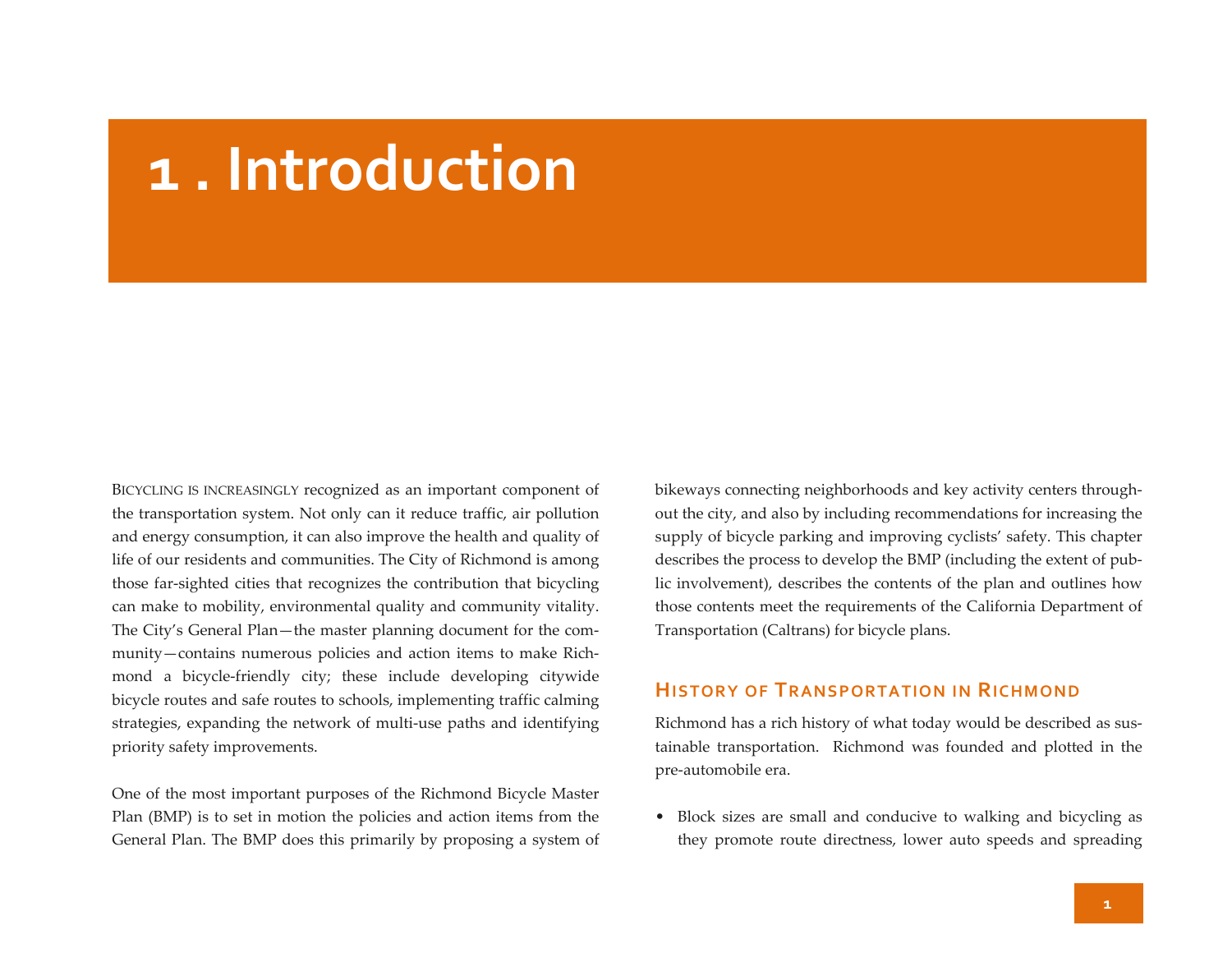traffic across multiple narrow streets (as opposed to suburban models of limited number of very wide through streets like are found in the Hilltop Area).

- Transit was and is an integral par<sup>t</sup> of Richmond with <sup>a</sup> major BART/AMTRAK station and robust bus service. In the 1940's Richmond also had streetcar transit service (the Key System) on portions of Cutting Boulevard and Macdonald Avenue.
- Richmond also has neighborhood‐scaled schools, well‐distributed commercial corridors, and <sup>a</sup> Downtown district with historic trea‐ sures and grea<sup>t</sup> character.

With the advent of the automobile, I‐80 and the Richmond‐San‐Rafael Bridge were built. Still later, I‐580, the Richmond Parkway and BART were built. These facilities, along with the freight rail systems that were largely built to serve the Richmond Shipyards and other indus‐ trial uses, such as Chevron, along the waterfront have created <sup>a</sup> num‐ ber of barriers to walking and bicycling in Richmond.

This Plan, along with the Pedestrian Master Plan that was created con‐ currently, seek to reintroduce opportunities for non‐auto modes as envisioned in the City's General Plan. There are tremendous oppor‐ tunities to expand walking and bicycling facilities as many roads in Richmond are oversized to their current or projected auto travel needs. Cutting Boulevard is the most obvious example, but Harbour Way, Carlson Boulevard, Barrett Avenue are also good examples of streets where existing traffic lanes could be removed and converted to space for walker and bikers.

Re-envisioning Richmond's transportation system as a multi-modal system is key to City and State objectives for reducing greenhouse gas emissions. Perhaps more importantly, it is key to helping the City

achieve an active and healthy community and creating economic de‐ velopment opportunities.



SOUTHERN PACIFIC UNDERPASS, MACDONALD AVENUE, 1911. At the upper right can be seen the Southern Pacific train station, at Sixteenth and Macdonald.

*Image Source: Images of America: Richmond, Donald Bastin, 2003*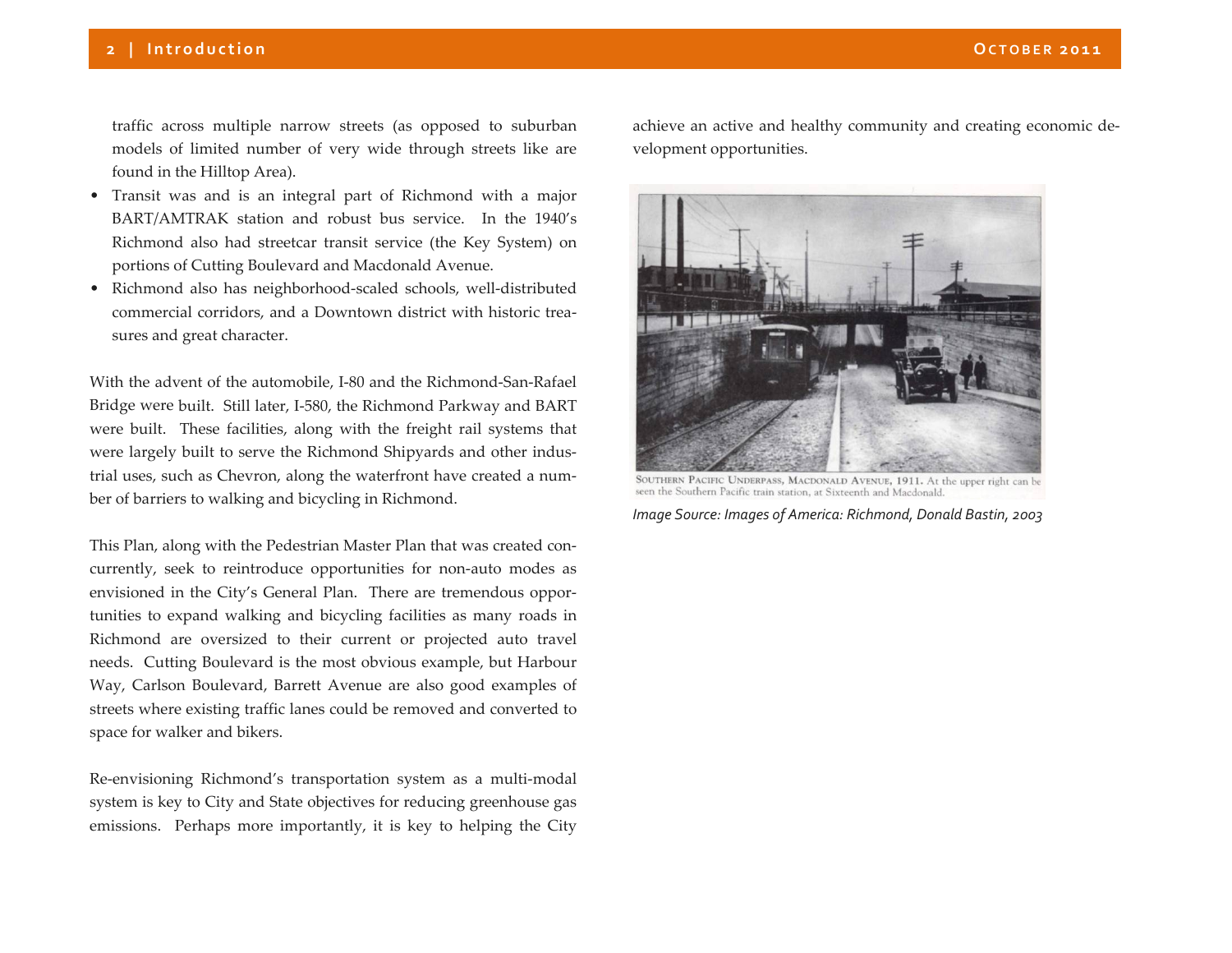### **PLAN DEVELOPMENT AND PUBLIC INVOLVEMENT**

This section addresses Caltrans' Bicycle Transportation Account (BTA) requirement (h): "A description of the extent of citizen and community involvement in development of the plan, including, but not limited to, letters of support." The BTA is an annual program providing state funds for city and county projects that improve safety and convenience for bicycle commuters.

To ensure that the Bicycle Master Plan reflects the interests and priori‐ ties of the Richmond community‐at‐large, agency and public outreach was a high priority throughout the course of the project.

Outreach activities included the following:

- Regular meetings with Richmond Planning, Engineering, and Re‐ development Agency staff
- Regular meetings with the Richmond Bicycle/ Pedestrian Advisory Committee (RBPAC)
- A day-long public workshop and "bike-about"
- Participation in community-led bike rides throughout Richmond
- An interactive on-line map for the Richmond community to post issues and opportunities related to existing and future conditions
- Close coordination with the Richmond Pedestrian Plan outreach efforts.



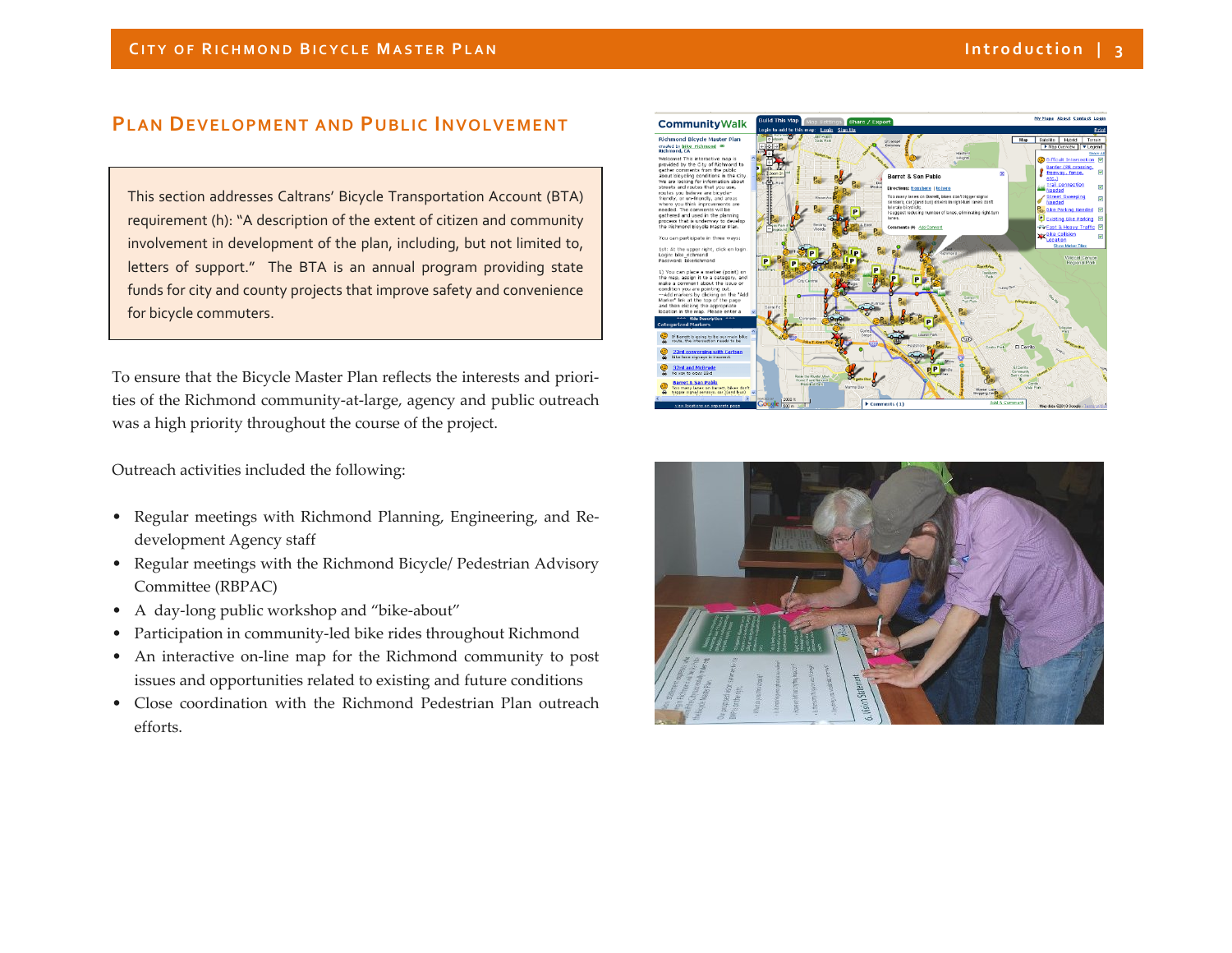## **CONTENTS OF THE RICHMONDBICYCLEMASTERPLAN**

The BMP consists of the following sections:

- $\bullet$ **Executive Summary**
- •**Chapter 1, Introduction**
- **Chapter 2, Related Plans:** Summarizes key plans, programs, policies and other planning efforts that will affect and be affected by im‐ plementation of the BMP.
- **Chapter 3, Policy Framework:** Formulates the vision, goals, objec‐ tives and policies of the BMP.
- **Chapter 4, Existing Bicycle Network:** Discusses existing local condi‐ tions relevant to bicycling, including commuting statistics, the city's land use patterns, existing bikeways, challenges to bicycling in Richmond and key opportunities for increasing the number of cyclists.
- **Chapter 5, Proposed Bicycle Network:** Establishes <sup>a</sup> proposed net‐ work of bikeways connecting neighborhoods and key activity cen‐ ters throughout the city, and includes <sup>a</sup> map of the network and <sup>a</sup> list of proposed segments.
- **Chapter 6, Bicycle Parking:** Describes the main types of bicycle parking, provides <sup>a</sup> list and map of locations in Richmond where bicycle parking can be found and, perhaps most importantly, makes recommendations for increasing the supply of parking.
- **Chapter 7, Collisions:** Analyzes data on traffic collisions involving bicyclists, identifies collision hotspots and recommends to the City

a set of monitoring, evaluation and reporting actions related to col‐ lisions.

- **Chapter 8, Support Programs:** Describes existing bicycle safety and education programs in Richmond, and recommends additional or enhanced programs with the potential to improve the state of bi‐ cycling in the city.
- **Chapter 9, Funding and Implementation:** Estimates costs to build the proposed bikeway network, prioritizes individual projects on the proposed network and summarizes the main funding sources and programs for bicycle improvements.
- **Appendix A, Design Guidelines:** Provides standards and guidelines for the design of on‐ and off‐street bikeways, bicycle parking, sig‐ nage and maintenance of facilities.

## **BTA‐REQUIREDELEMENTS IN THE BMP**

As mentioned earlier, Caltrans requires that bicycle plans include cer‐ tain components, or "elements." These required elements are listed in Section 891.2 of the California Streets and Highways Code. Table 1, below, summarizes the Caltrans‐required elements and lists the pages or sections in the BMP where these requirements are addressed.

 **California Streets and Highways Code, Section 890‐894.2:** www.leginfo.ca.gov/cgi‐bin/displaycode?section=shc&group=00001‐ 01000&file=890‐894.2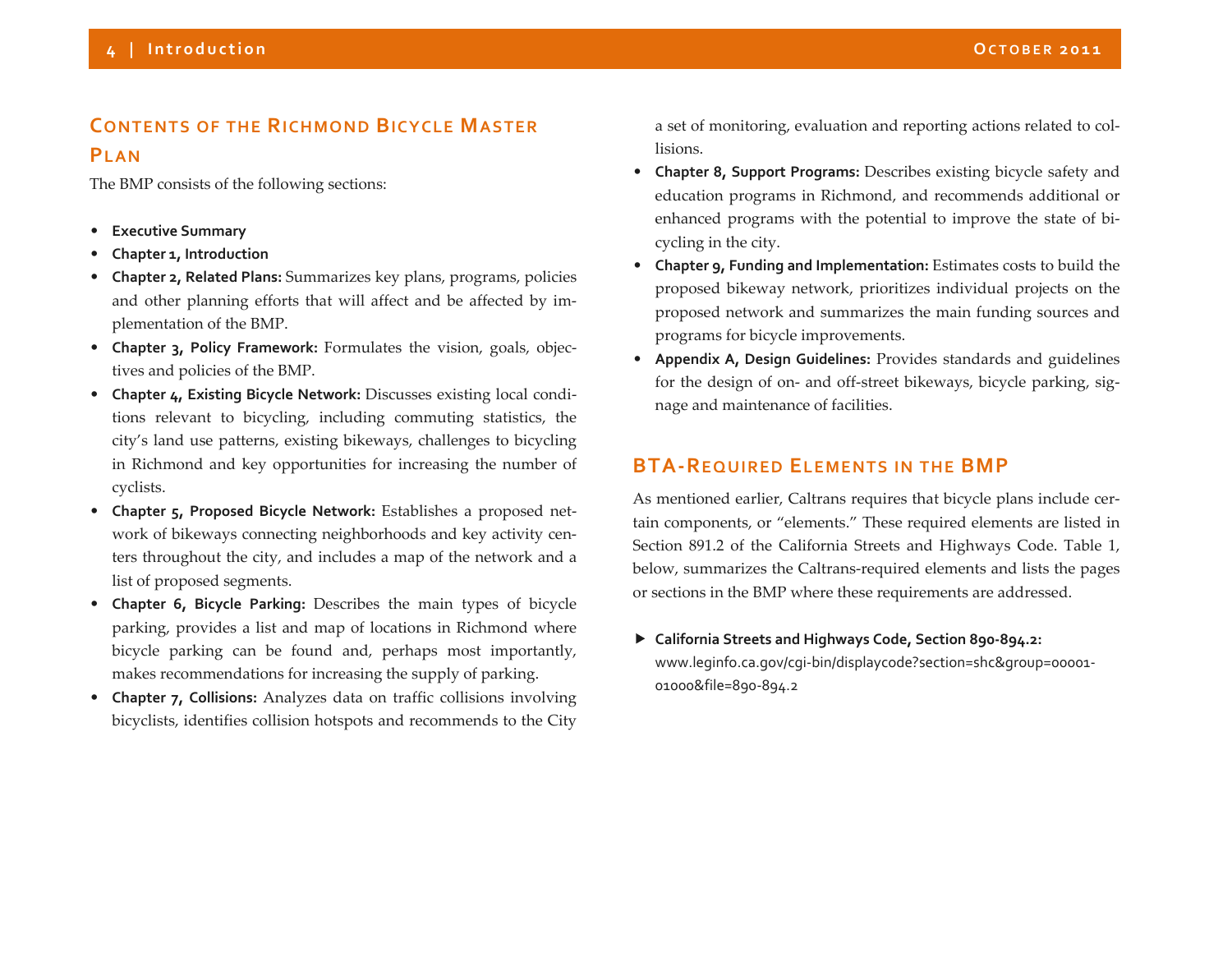#### Table <sup>1</sup>‐<sup>1</sup> | **Conformance with BTA requirements**

| Requirement                                                               | Chapter(s)     |
|---------------------------------------------------------------------------|----------------|
| a. Number of existing and future bicycle commuters                        | 4              |
| b. Land use and settlement patterns                                       | 4              |
| c. Existing and proposed bikeways                                         | 5, 6           |
| d. Existing and proposed bicycle parking facilities                       | 7              |
| e. Existing and proposed access to other<br>transportation modes          | 5, 6           |
| f. Facilities for changing and storing clothes and<br>equipment           | 7              |
| g. Bicycle safety, education and law enforcement<br>programs              | 9              |
| h. Citizen and community involvement in<br>development of the plan        | $\mathbf{1}$   |
| i. Coordination and consistency with other plans                          | $\overline{2}$ |
| j. Projects proposed in the plan and their priority for<br>implementation | 10             |
| k. Past expenditures for bicycle facilities and future<br>financial needs | 10             |